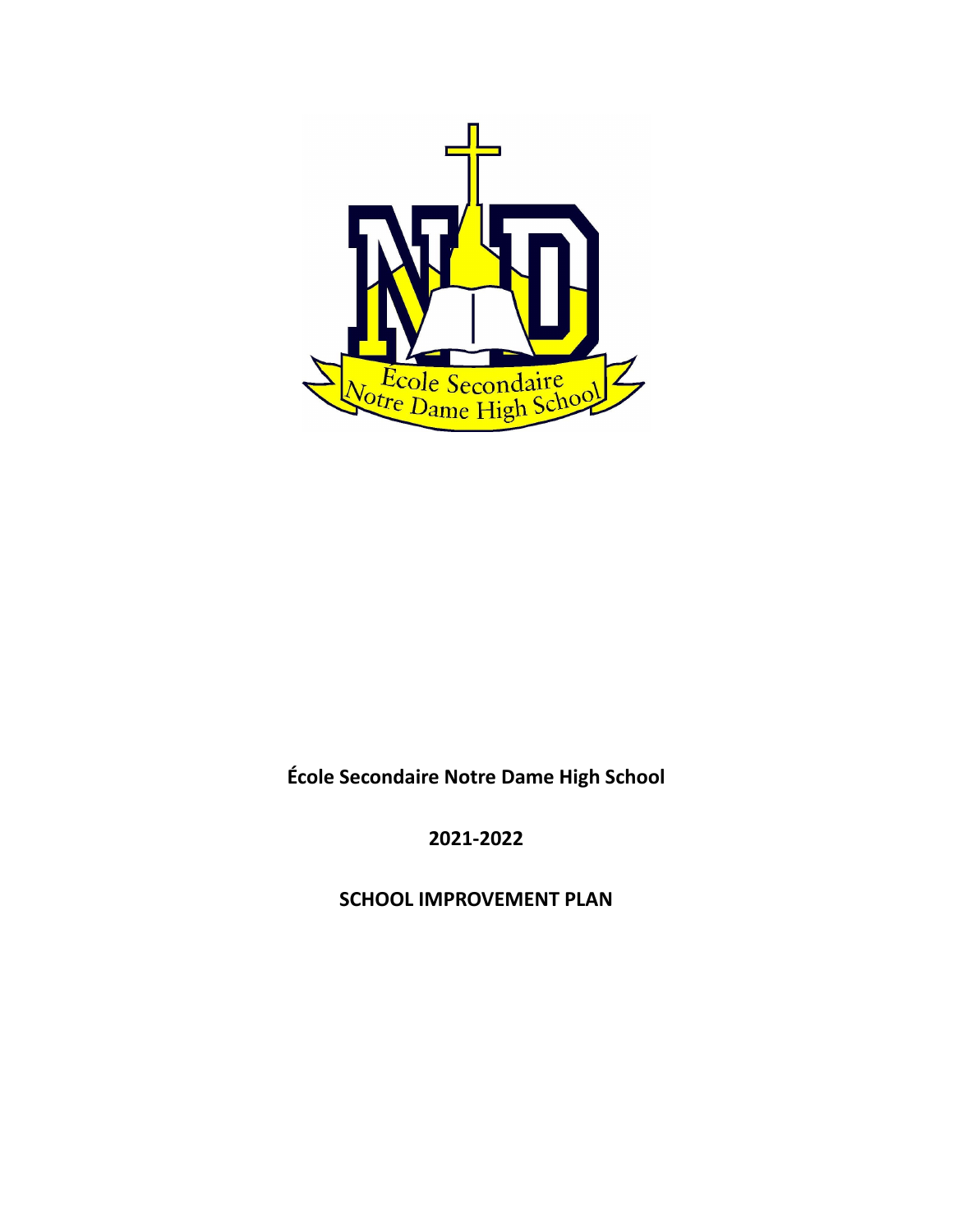### **Principles of Practice**

**We honour our children. We provide a safe and secure environment. We live and proudly proclaim our Catholic Christian faith. We provide quality education in a Catholic environment. We pray as an educational community. We practice servant-leadership. We focus on our mission through clarity of purpose. We value our staff.**

### **Vision:**

God is our Power, Knowledge is our Strength, and Wisdom is our Guide.

#### **Mission:**

École Secondaire Notre Dame High School is a Catholic community inspired to embody Christ, enable excellence and educate for life.

### **School Profile:**

École Secondaire Notre Dame High School is located in the Lancaster subdivision in southeast Red Deer serving over 1100 Grade 10-12 students and employing approximately 85 staff. Our catchment includes: all areas south of 39th Street (along the river), Penhold, Delburne, Innisfail, Sylvan Lake (French Immersion), and Lacombe (French Immersion).

Making Christ known to students and supporting all learners to achieve at high levels are our priority areas in providing a positive learning environment. Parents are viewed as integral partners in the growth and development of each student and are encouraged to be involved in the Catholic education of their children. Notre Dame offers a vibrant extracurricular program with many opportunities for students to develop their talents and demonstrate servant leadership.

In addition to a comprehensive core curriculum, École Secondaire Notre Dame High School also offers Knowledge and Employability, Senior Foundations, Blended Foundations/Knowledge and Employability, French Immersion, and Sports Academy programs. We provide students with a variety of alternative learning opportunities through dual credit courses, Green Certificate programs, Registered Apprenticeship Programs, and other relationships with outside agencies and post-secondary institutions.

We also offer our students online courses in core curriculum (English, Math, Science, Social, Religion), as well as option courses (Art, Foods, PE, CALM and Digital Information Processing). École Secondaire Notre Dame High School is blessed to work with four parishes serving the student, staff and parent population: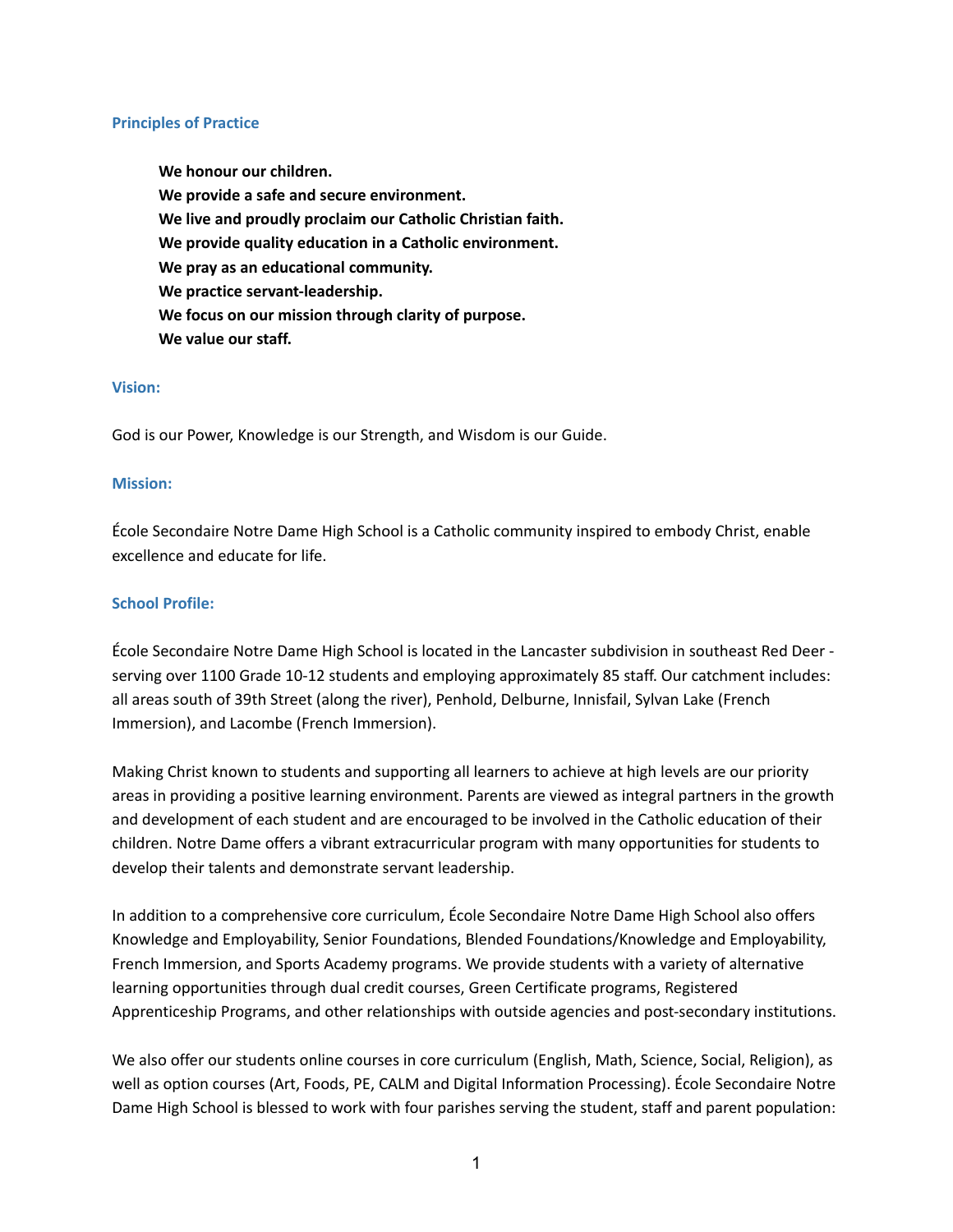St. Mary's Parish (Red Deer), St. Vladimir's Parish (Red Deer), Our Lady of the Assumption (Sylvan Lake), and Our Lady of Peace Parish (Innisfail).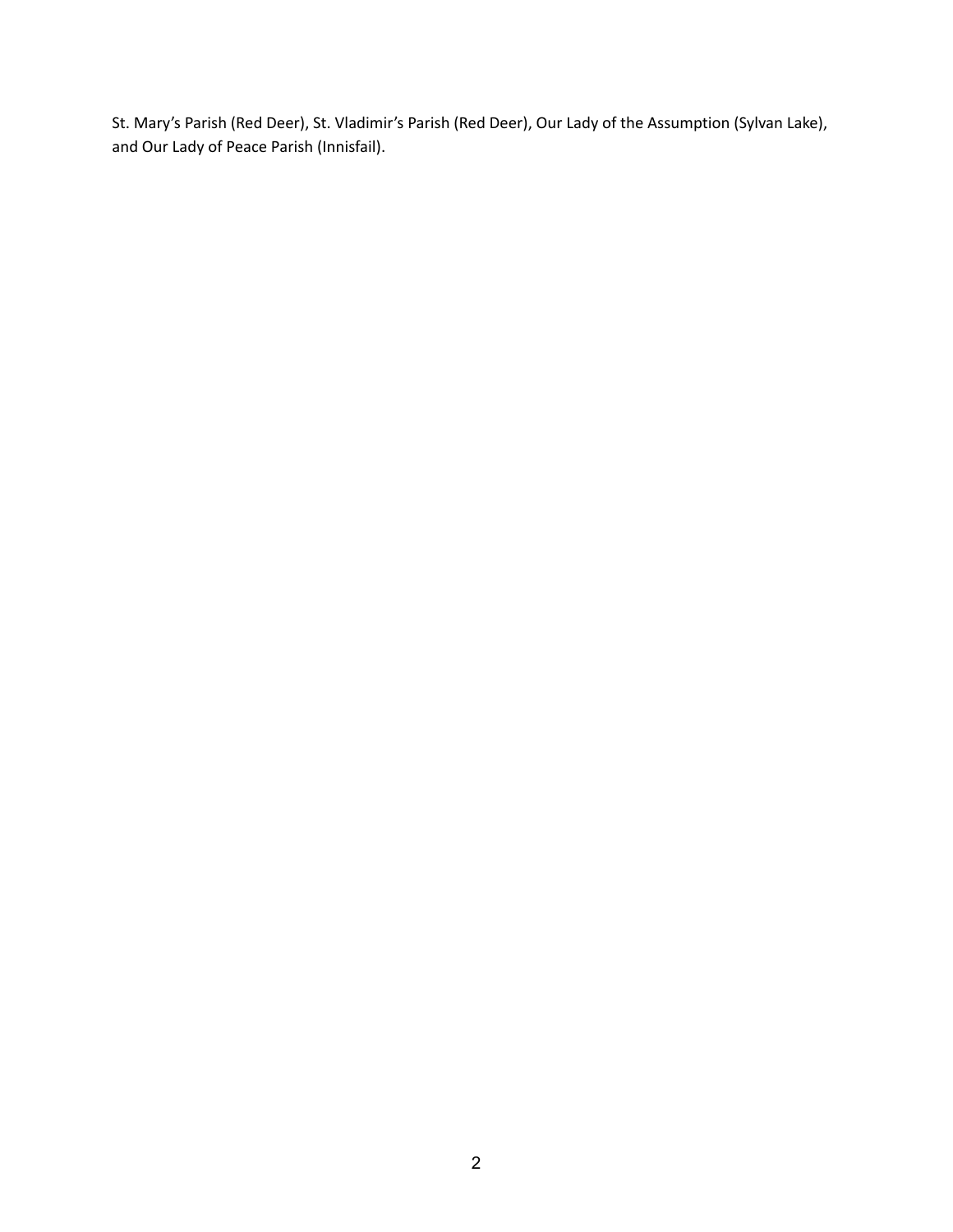# **Assurance Framework Report Card**

| Alberta Ed Measures                                                   | Current<br><b>Result</b> | Prev<br>Year<br><b>Result</b> | Prev <sub>3</sub><br>Year<br>Average | Current<br><b>Result</b><br>(Alberta) | Prev<br>Year<br>Result<br>(Alberta) | Prev <sub>3</sub><br>Year<br>Average<br>(Alberta) |
|-----------------------------------------------------------------------|--------------------------|-------------------------------|--------------------------------------|---------------------------------------|-------------------------------------|---------------------------------------------------|
| <b>Student Learning Engagement</b>                                    | 84.8                     | n/a                           | n/a                                  | 85.6                                  | n/a                                 | n/a                                               |
| Citizenship                                                           | 85.2                     | 87.1                          | 83.5                                 | 83.2                                  | 83.3                                | 83                                                |
| 3-year High School Completion                                         | 90.8                     | 85.6                          | 88.4                                 | 83.4                                  | 80.3                                | 79.6                                              |
| 5-year High School Completion                                         | 94.2                     | 91.9                          | 92                                   | 86.2                                  | 85.3                                | 84.8                                              |
| PAT: Acceptable                                                       | n/a                      | n/a                           | n/a                                  | n/a                                   | n/a                                 | 73.7                                              |
| PAT: Excellence                                                       | n/a                      | n/a                           | n/a                                  | n/a                                   | n/a                                 | 20.3                                              |
| Diploma: Acceptable                                                   | n/a                      | n/a                           | 81.1                                 | n/a                                   | n/a                                 | 83.6                                              |
| Diploma: Excellence                                                   | n/a                      | n/a                           | 17.7                                 | n/a                                   | n/a                                 | 24.1                                              |
| <b>Education Quality</b>                                              | 89.9                     | 93.5                          | 91                                   | 89.6                                  | 90.3                                | 90.2                                              |
| Welcoming, Caring, Respectful and Safe Learning Environments (WCRSLE) | 91.1                     | n/a                           | n/a                                  | 87.8                                  | n/a                                 | n/a                                               |
| Access to Supports and Services                                       | 89.9                     | n/a                           | n/a                                  | 82.6                                  | n/a                                 | n/a                                               |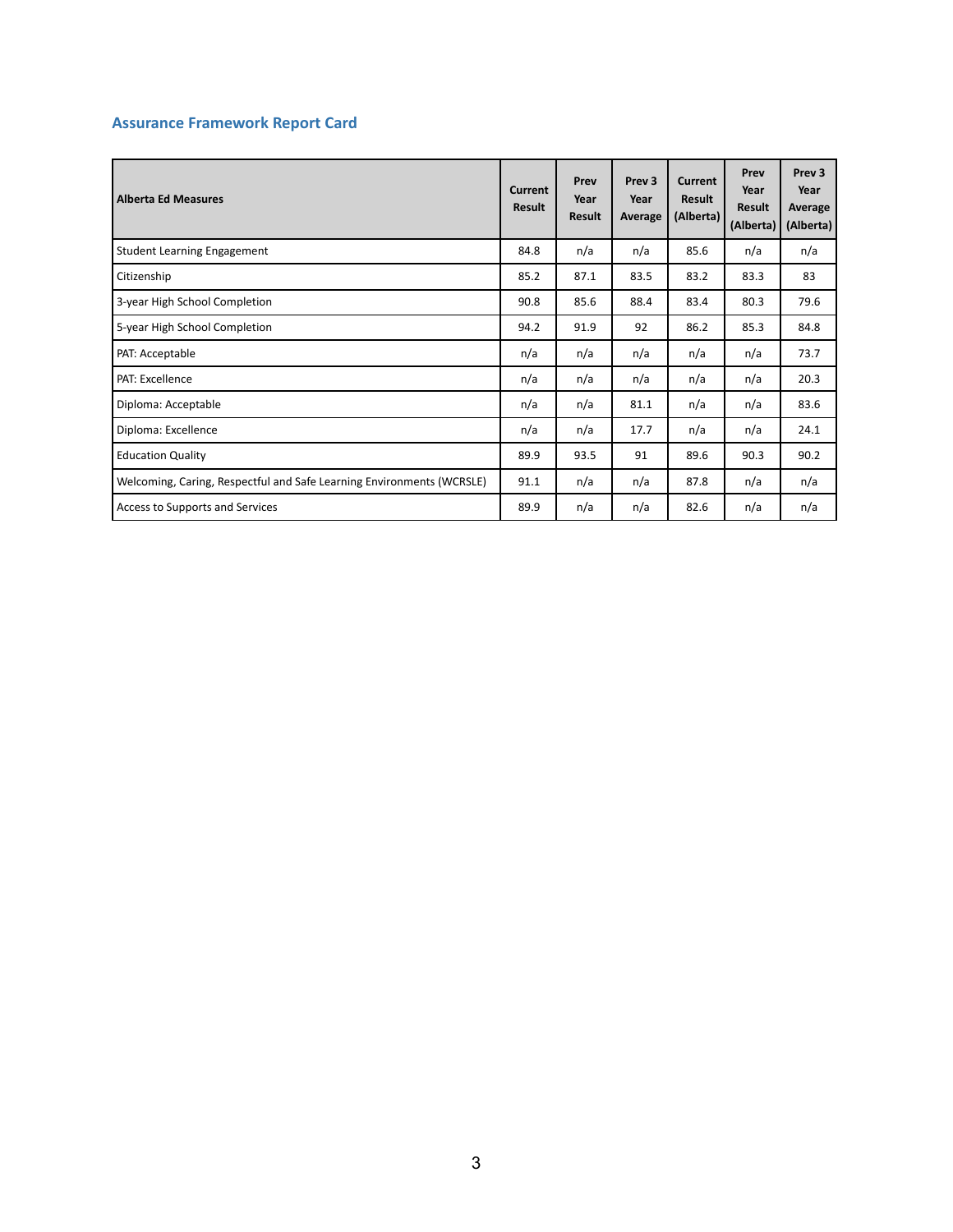**Nourished by grace and a personal relationship with Jesus Christ, we joyfully embrace, live, and teach the Gospel spirit.**

| Nourished by grace and a personal relationship with Jesus Christ, we<br>joyfully embrace, live, and teach the Gospel spirit. | 2020/21 | 2019/20 | 2018/19 | 3 Year Average |
|------------------------------------------------------------------------------------------------------------------------------|---------|---------|---------|----------------|
| I learn about the Catholic Faith at my school.                                                                               | 98.21%  | 96.88%  | 95.97%  | 97.02%         |
| Prayer helps me feel closer to God.                                                                                          | 86.83%  | 91.81%  | 86.78%  | 88.47%         |
| I believe that God created me.                                                                                               | 85.43%  | 86.23%  | 88.33%  | 86.67%         |
| I believe that the Catholic Faith teaches me a good way to live.                                                             | 93.33%  | 93.67%  | 93.25%  | 93.42%         |
| I learn about God in all my classes.                                                                                         | 80.47%  | 80.90%  | 79.66%  | 80.34%         |
| (Grade 4) My teachers show me what it is like to be friends with Jesus.                                                      | 96.95%  | 92.83%  | 88.27%  | 92.68%         |
| (Grade 7&10) My teachers show me what it is like to develop a relationship<br>with Jesus.                                    | 69.53%  | 74.28%  | 67.96%  | 70.59%         |
| We learn that everyone is important and belongs.                                                                             | 95.35%  |         |         | 95.35%         |
| We learn when we need to apologize and forgive.                                                                              | 94.33%  |         |         | 94.33%         |
| Our school encourages students to be fair and treat others as we would<br>want to be treated. (Grade 4 students)             |         |         |         |                |
| Our school encourages students to treat others with dignity. (Grade 7 & 10)<br>students)                                     | 91.89%  |         |         | 91.89%         |

### **AERR Comments**

At École Secondaire Notre Dame High School we strive to make Christ known to students. We are excited to see that 100% of our parents surveyed believe that members of our community are provided with opportunities to learn about the Catholic faith. We maintained or experienced increases in 14 of the 15 areas of the teacher survey with previous data with significant increases in percentage of teachers who believe the staff of Red Deer Catholic Regional Schools witness to others a life lived in relationship with Jesus Christ (+8%) and a significant increase in the percentage of teachers who feel the school's Professional Development Plan provides them with opportunities to collaborate with teacher colleagues on student learning a great deal (+17%). We saw a decrease in many areas of the student and parents survey data. One particular area of concern in the student survey data is the decrease in the percentage of students who agree that they learn about the Catholic Faith at their school (-4%). Another area of concern was the decrease in percentage of parents who believe that our school communities have brought members to a deeper relationship with God through an understanding and participation in prayer (-7%).

### **Comment on School Goals**

This year, we will be looking to improve in areas through community building and tradition while providing opportunities for students to connect with their faith in the school. We continue to utilize our Faith Coach, Youth Ministry Team, and parish to explore opportunities to connect with students and stakeholders through a variety of activities and daily prayer within the school.

We are concerned about the decrease in the percentage of students and parents who are witnessing faith in our school and strive to reconnect our stakeholders to our community and rich traditions at École Secondaire Notre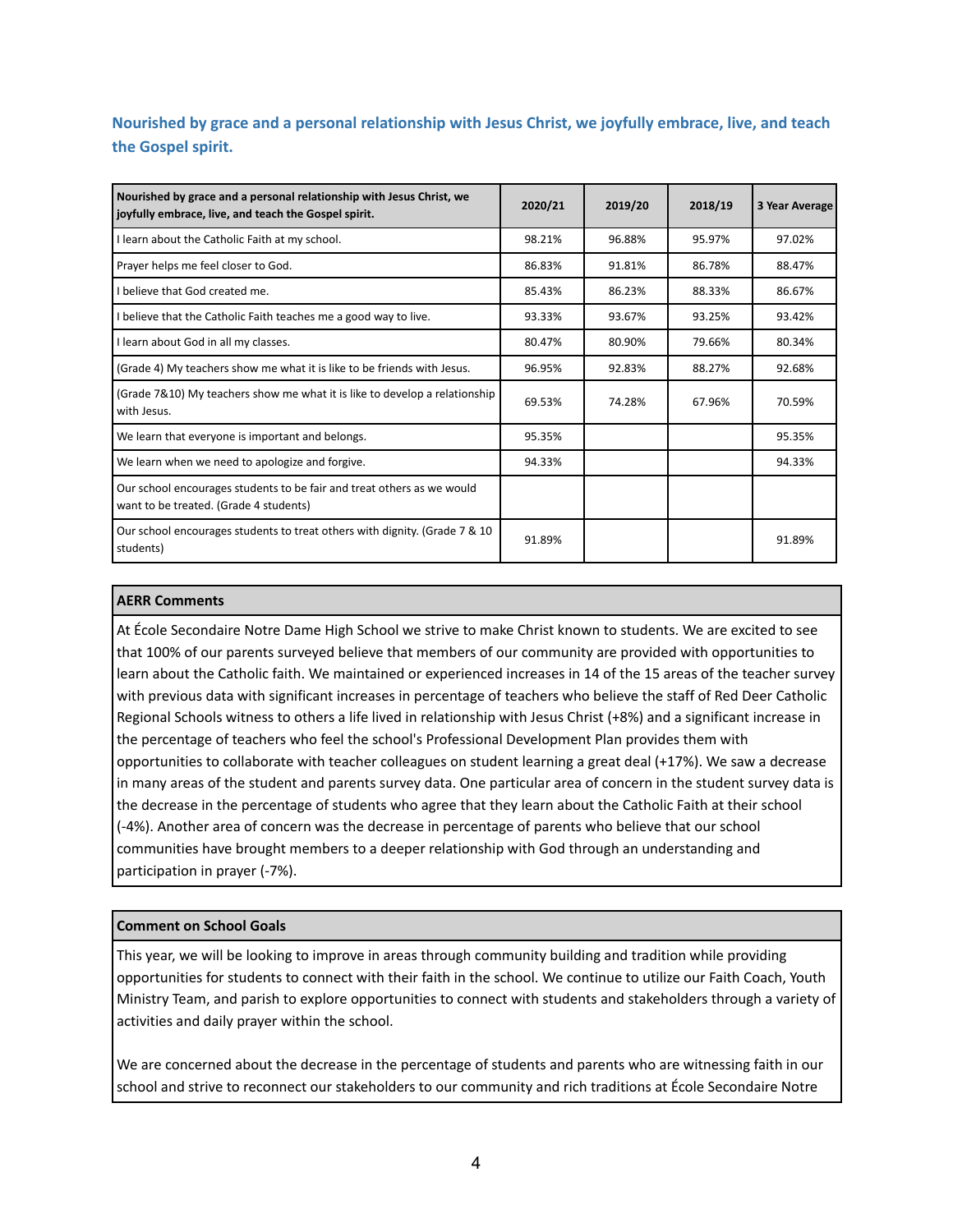Dame High School. With this year being the 25th anniversary of the opening of our school, we see this as an opportunity to embrace this milestone to re-connect our stakeholders with our school community through faith.

### **Division Goals**

Enrich our division Catholicity by focusing on the two chosen characteristics of Catholic identity. (2021-2022: Community and Tradition)

### **School Goals**

École Secondaire Notre Dame High School will develop a deeper understanding of the characteristics of Tradition and Community.

Develop teacher capacity to permeate faith in their lessons while providing opportunities for staff to continue to grow in their faith journey.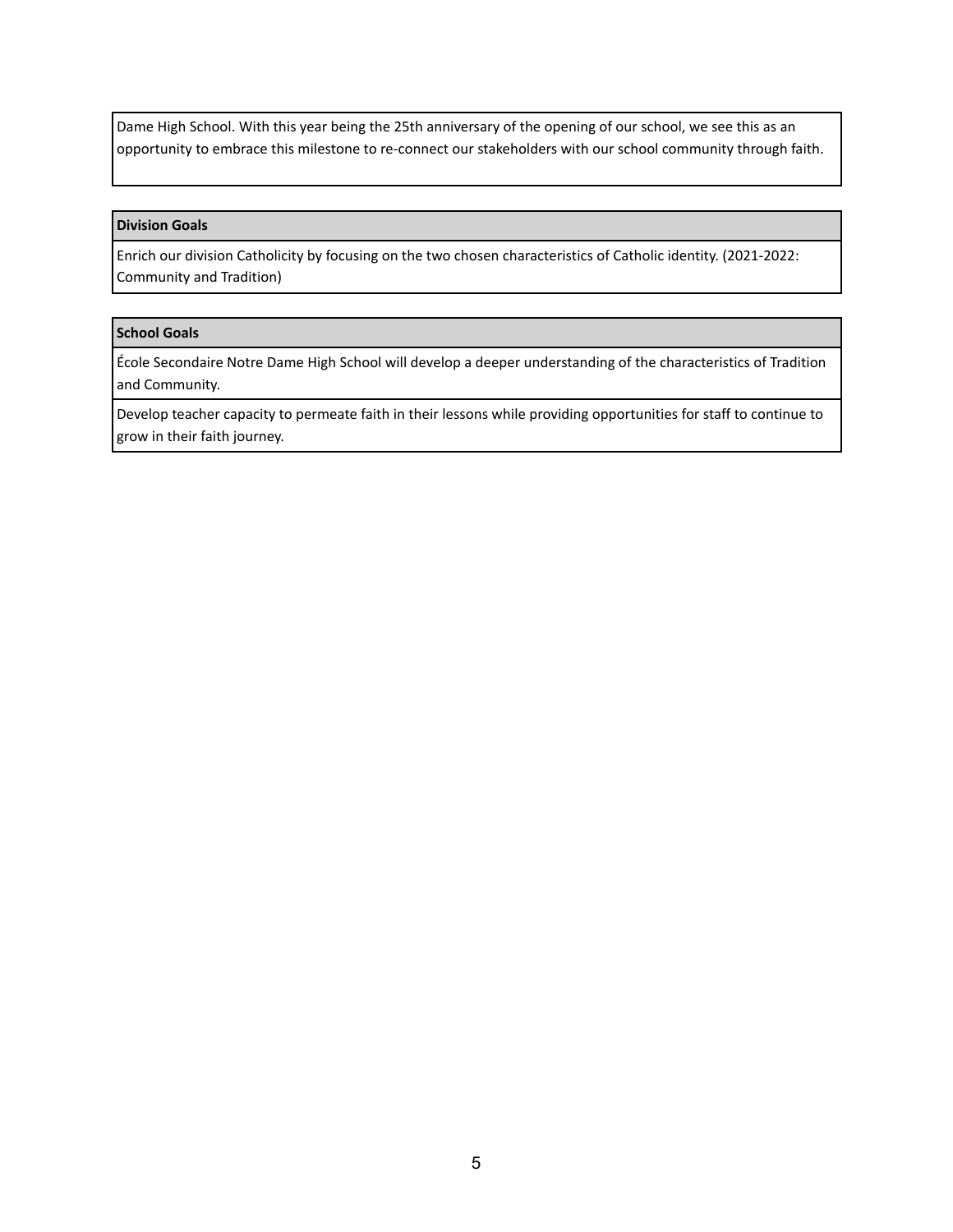### **Alberta's students are successful.**

| <b>Alberta Ed Measures</b>                 | Current<br><b>Result</b> | Prev<br>Year<br><b>Result</b> | Prev <sub>3</sub><br>Year<br>Average | Current<br><b>Result</b><br>(Alberta) | Prev<br>Year<br><b>Result</b><br>(Alberta) | Prev <sub>3</sub><br>Year<br>Average<br>(Alberta) |
|--------------------------------------------|--------------------------|-------------------------------|--------------------------------------|---------------------------------------|--------------------------------------------|---------------------------------------------------|
| PAT: Acceptable                            | n/a                      | n/a                           | n/a                                  | n/a                                   | n/a                                        | 73.7                                              |
| PAT: Excellence                            | n/a                      | n/a                           | n/a                                  | n/a                                   | n/a                                        | 20.3                                              |
| Diploma: Acceptable                        | n/a                      | n/a                           | 81.1                                 | n/a                                   | n/a                                        | 83.6                                              |
| Diploma: Excellence                        | n/a                      | n/a                           | 17.7                                 | n/a                                   | n/a                                        | 24.1                                              |
| Citizenship                                | 85.2                     | 87.1                          | 83.5                                 | 83.2                                  | 83.3                                       | 83                                                |
| 3-year High School Completion              | 90.8                     | 85.6                          | 88.4                                 | 83.4                                  | 80.3                                       | 79.6                                              |
| Diploma Exam Participation Rate (4+ Exams) | n/a                      | 59.4                          | 60.9                                 | n/a                                   | 56.6                                       | 56.4                                              |
| Rutherford Scholarship Eligibility Rate    | 81                       | 81.9                          | 80.5                                 | 68                                    | 66.6                                       | 64.9                                              |
| Transition Rate (6 yr)                     | 68.2                     | 66.3                          | 64.1                                 | 60                                    | 60.3                                       | 59.5                                              |

#### **AERR Comments**

We are encouraged to see an increase in the percentage of students who completed high school in three years (+2.8%) and the percentage of students who completed high school in five years (+0.1%). We are also excited that the percentage of parents (+2.2%), students (+0.6%) and teachers (+2%) who agree that students are engaged in their learning at school is higher than the provincial average for high schools. We attribute these results to our work with the Know Your Learner data and our focus on formative assessment. Although we are above the provincial average in the percentage of teachers and students satisfied with the overall quality of basic education, we are concerned that the percentage of parents satisfied is 84.5% which is 2.2% lower than the provincial average. We also observed a slight decrease in the teacher and student results in this area compared to the previous school year.

### **Comment on School Goals**

This year, École Secondaire Notre Dame High School is focusing on using data to identify and address student learning progressions/gaps. With the return of diploma and final exams, there is also concern about student preparedness for cumulative, summative assessments. Using formative assessment data and Know Your Learner data, teachers will identify learning progression gaps throughout the school year and provide support for students to help them be successful.

As a school, we have shifted the focus of our Notre Dame Help Sessions (NDHS) and Student Support Centre (SSC) to better support our students. Students who are missing assessments will now be assigned to an NDHS session with the teacher instead of the SSC where they would not have had direct support from the teacher. We are providing students with a variety of test preparation sessions through NDHS, departments and counselling to assist students in preparing for diploma and final exams. Through these strategies, we are also hoping to alleviate some of the anxiety and stress for students that coincides with these exams.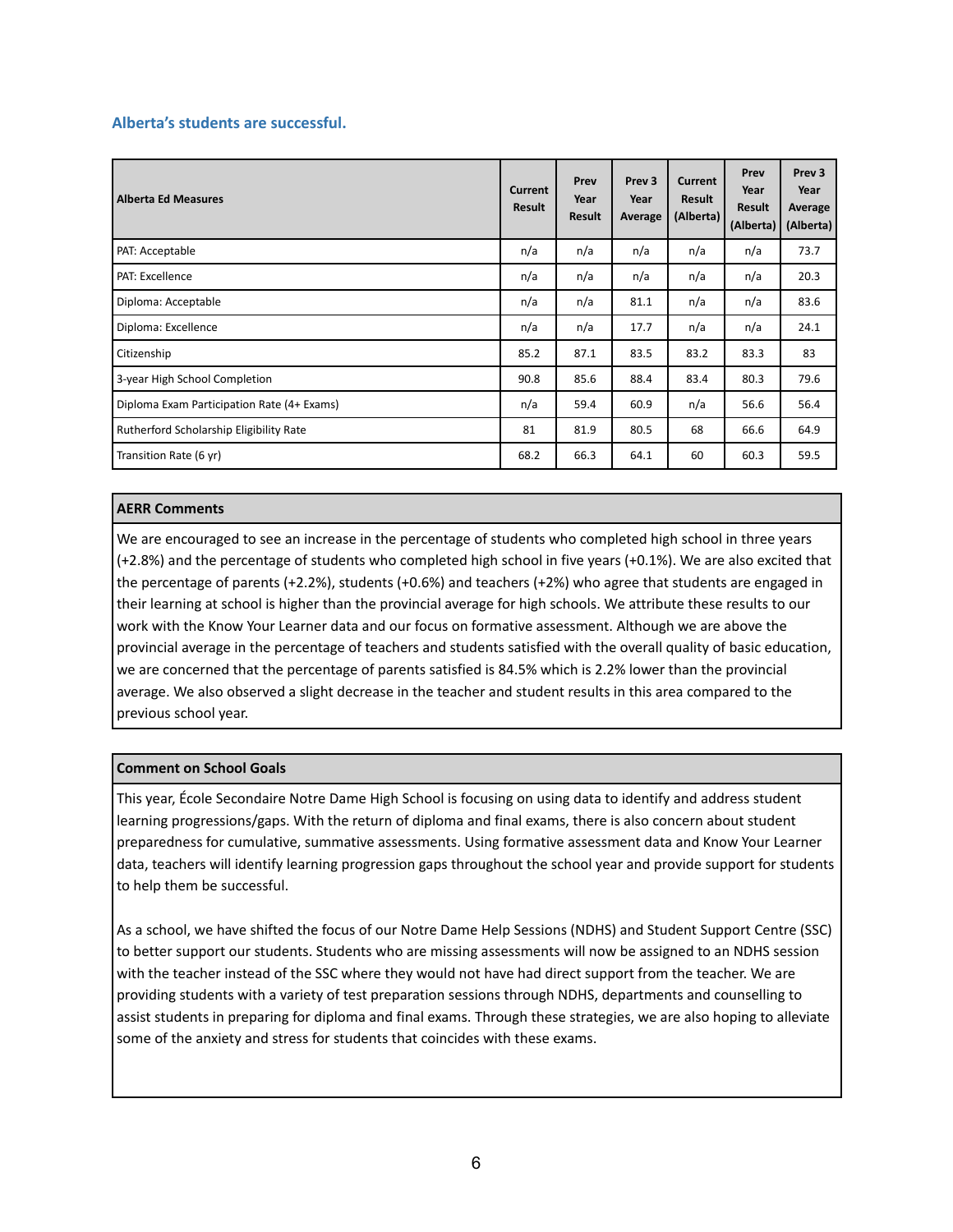### **Division Goals**

Create an inclusive environment designed to achieve students' fullest potential through knowing, understanding and responding to all learners

# **School Goals**

Use data to identify and address student learning progressions/gaps.

Prepare students for summative assessments (diploma and final exams).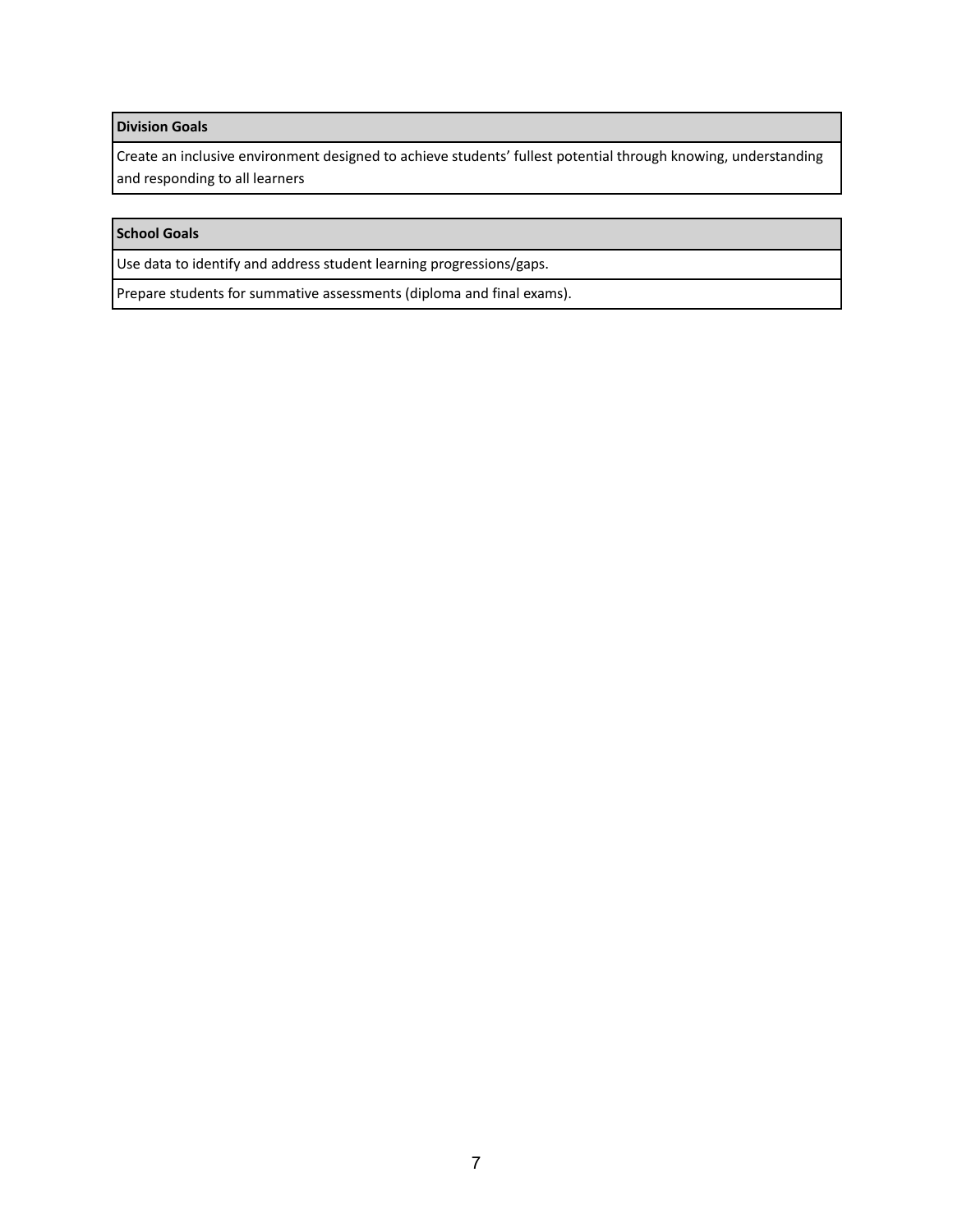|  |  | First Nations, Métis, and Inuit students in Alberta are successful. |  |  |
|--|--|---------------------------------------------------------------------|--|--|
|--|--|---------------------------------------------------------------------|--|--|

| Alberta Ed Measures for Indigenous Students | Current<br><b>Result</b> | Prev<br>Year<br><b>Result</b> | Prev <sub>3</sub><br>Year<br>Average | Current<br><b>Result</b><br>(Alberta) | Prev<br>Year<br>Result<br>(Alberta) | Prev <sub>3</sub><br>Year<br>Average<br>(Alberta) |
|---------------------------------------------|--------------------------|-------------------------------|--------------------------------------|---------------------------------------|-------------------------------------|---------------------------------------------------|
| PAT: Acceptable                             | n/a                      | n/a                           | 8.4                                  | n/a                                   | n/a                                 | 11.2                                              |
| <b>PAT: Excellence</b>                      | n/a                      | n/a                           | n/a                                  | n/a                                   | n/a                                 | n/a                                               |
| Diploma: Acceptable                         | n/a                      | n/a                           | n/a                                  | n/a                                   | n/a                                 | n/a                                               |
| Diploma: Excellence                         | n/a                      | n/a                           | n/a                                  | n/a                                   | n/a                                 | n/a                                               |
| 3-year High School Completion               | n/a                      | n/a                           | n/a                                  | n/a                                   | n/a                                 | $\overline{7}$                                    |
| Drop Out Rate                               | 5.9                      | 1.6                           | 2.1                                  | 5                                     | 5.5                                 | 5.2                                               |
| Diploma Exam Participation Rate (4+ Exams)  | n/a                      | 44.6                          | 42                                   | n/a                                   | 24.4                                | 24.6                                              |
| Rutherford Scholarship Eligibility Rate     | 60.9                     | 66.7                          | 67.1                                 | 39.5                                  | 39.1                                | 37.4                                              |
| Transition Rate (6 yr)                      | 54.7                     | 52.1                          | 52.5                                 | 35.7                                  | 35                                  | 34.1                                              |

### **AERR Comments**

At École Secondaire Notre Dame High School, we are proud of the success of our First Nations, Métis, and Inuit students. Because our staff reviewed classroom learner profiles on a monthly basis, they were empowered to provide universal supports to identified students. Our staff also accessed the resources of our division team to infuse foundational knowledge of First Nations, Metis, and Inuit into lessons.

We also ensured that our First Nations, Metis, Inuit students had access to targeted supports by working closely with our division team. Despite the restrictions inherent in the global pandemic, we held a successful High School and Beyond virtual information night for our identified students and parents in team with our career counsellor. This event was well attended and sparked follow up requests by 19% of our identified students for additional information and resources from our division team. As well, the team was able to meet individually with over 80% of our identified students despite moves to at home learning.

We are proud that the high school completion rate (70.6%) and eligibility for Rutherford Scholarships (60.9%) of our identified First Nations, Metis, and Inuit students continues to exceed the provincial averages.

## **Comment on School Goals**

At École Secondaire Notre Dame High School, our focus has and will continue to be on increasing academic success of our First Nations, Métis, and Inuit students through provision of universal and targeted supports. As well, we will continue to ensure that our graduating students are aware of resources available both from our school division and in the larger community as they move beyond high school.

This year, our teachers examined and reflected on the Alberta Teacher Quality Standard to identify professional areas of strength and growth. What emerged through this activity was that many of our teachers desire further opportunities and support to develop or deepen their foundational knowledge about First Nations, Métis and Inuit. Therefore, the aim of professional development in this area will be to build the capacity of our teachers to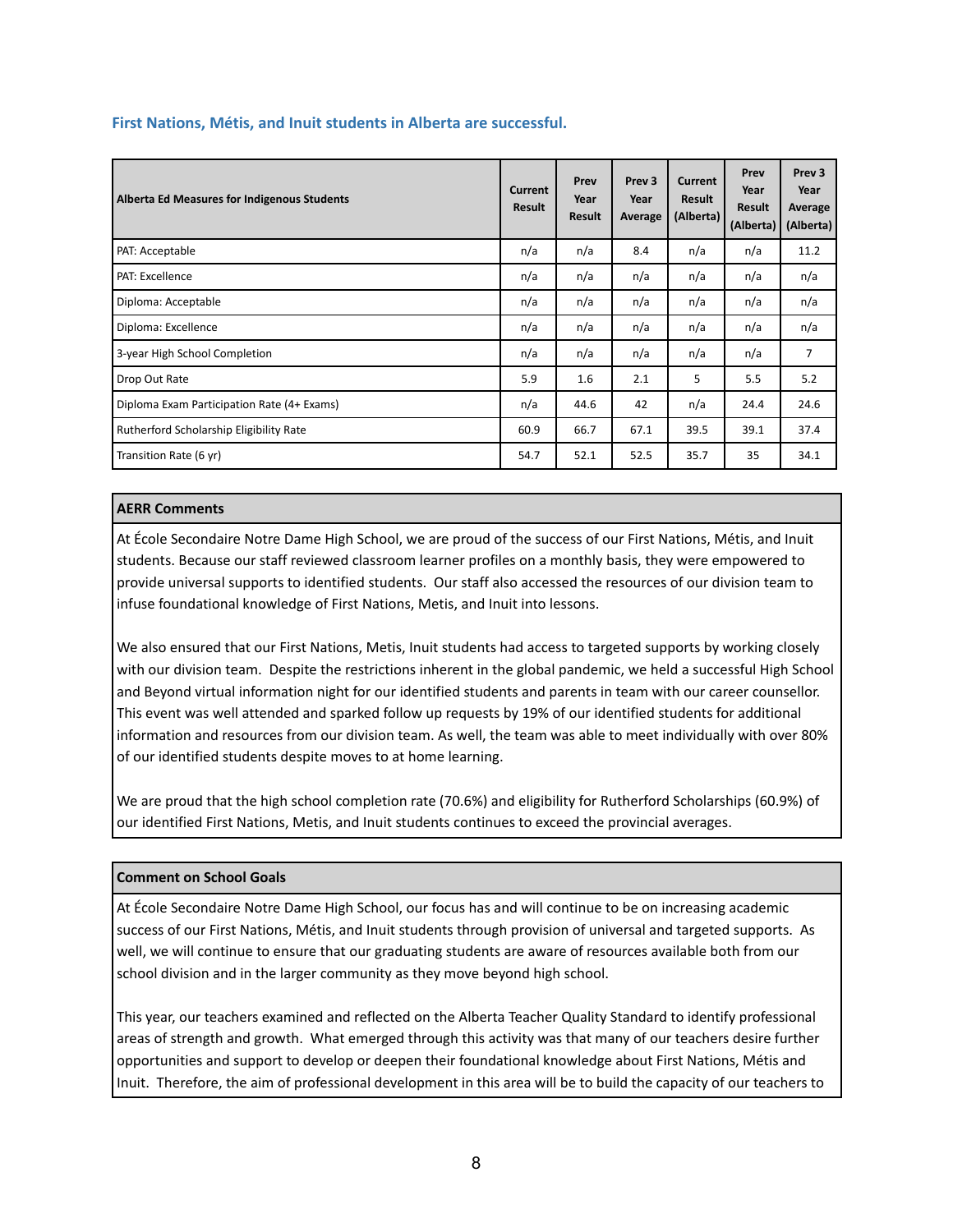address Indigenous ways of knowing within their classes. With the continued support of our Indigenous Education Services team, we will ensure teachers have the opportunity to learn more about the histories, cultures, contributions, and experiences of First Nations Metis, and Inuit and to dig into resources applicable to specific subject areas.

To further develop foundational knowledge of First Nations, Metis, and Inuit, individual departments and teachers have also identified strategies which include: book club/book talks of Indigenous texts, diversity audits of classroom/school libraries, classroom cultural activities, and enrolling in Indigenous courses/programs.

By deepening our understanding of Canada's First Nations, Metis, and Inuit history, we aim to build capacity to promote cultural diversity and pride throughout our school to the benefit of all students.

#### **Division Goals**

In collaboration with our Indigenous communities, build upon foundational knowledge of First Nations, Metis, and Inuit teachings to benefit all students and build the capacity of staff.

### **School Goals**

Develop staff foundational knowledge about First Nations, Metis, and Inuit peoples.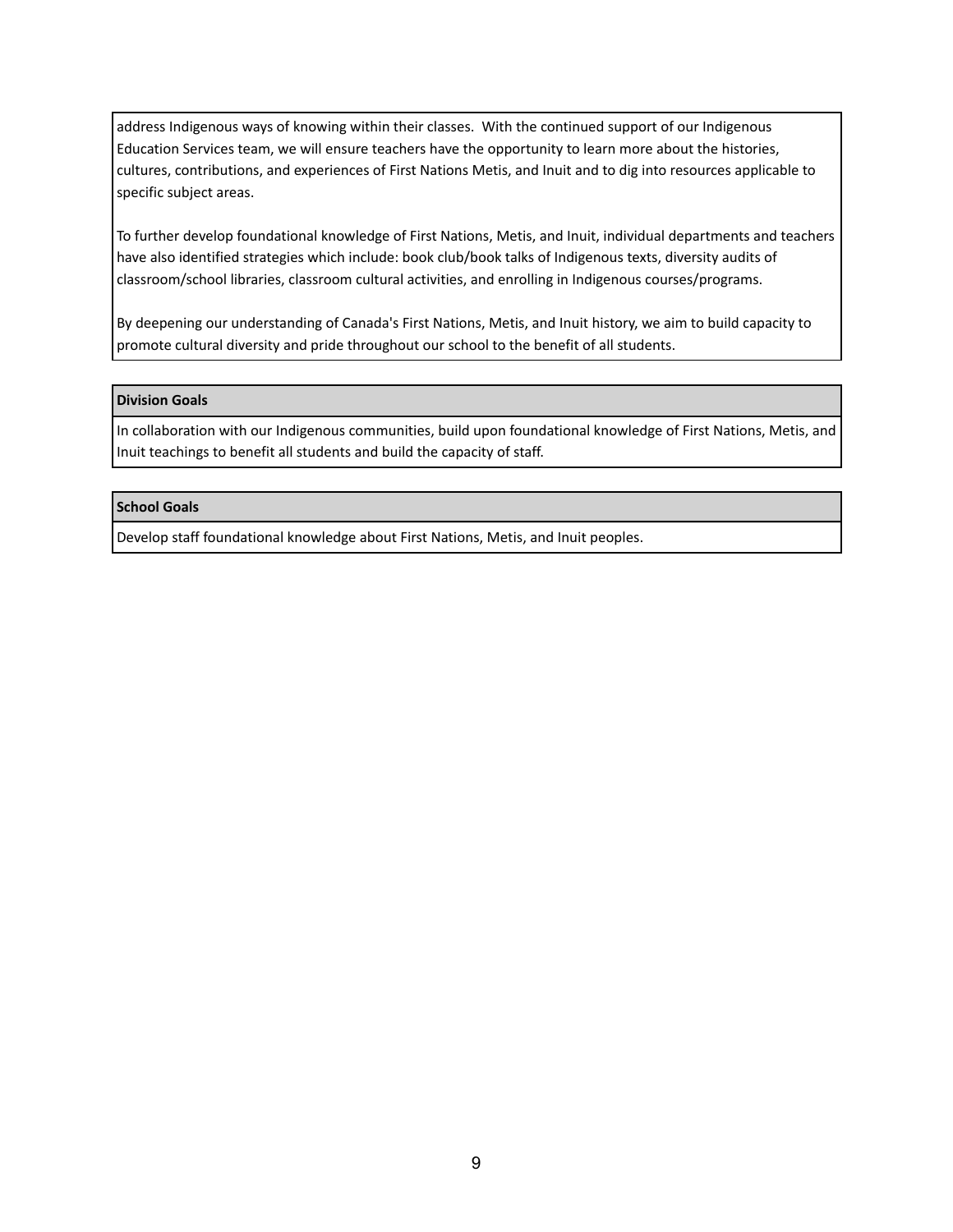## **Alberta has excellent teachers, school leaders, and school authority leaders.**

| Alberta Ed Supplemental Measures | Current<br>Result | Prev<br>Year<br><b>Result</b> | Prev <sub>3</sub><br>Year<br>Average | Current<br><b>Result</b><br>(Alberta) | Prev<br>Year<br><b>Result</b><br>(Alberta) | Prev <sub>3</sub><br>Year<br>Average<br>(Alberta) |
|----------------------------------|-------------------|-------------------------------|--------------------------------------|---------------------------------------|--------------------------------------------|---------------------------------------------------|
| Program of Studies               | 90.8              | 89.3                          | 87.9                                 | 81.9                                  | 82.4                                       | 82.1                                              |

### **AERR Comments**

A concerted effort was made last year to change teacher instructional practice, with a focus on formative assessment at École Secondaire Notre Dame High School. This focus helped to guide walkthroughs, collaboration and professional development. Our staff feedback survey indicated that 93% of our staff felt that the school's professional development was assisting them in improving their instructional practice. At Notre Dame, we had 98% of staff indicate that the school's professional development provided opportunities for collaboration with colleagues on student learning. Our administration team was focussed on working, in collaboration with teachers, on moving instructional practices forward. 96% of our staff indicated that the school's professional development plan provided opportunities for instructional leaders to share best practices a great deal or a moderate amount.

Many new opportunities were created during 2020-2021 to meet the diverse needs of our students. Notre Dame created more unique Career and Technology Studies programs for our Knowledge and Employability students including Cosmetology and Special Projects. With these and other Knowledge and Employability programming options, we created a schedule where our students in this program will be set up to achieve their Certificate of High School Achievement before moving on to their Alberta High School Diploma, within a three year window.

Last year at École Secondaire Notre Dame, all Grade 10 students were registered in HCS 3000 and HCS 3010 to provide them with 2 - 30 level credits to start their high school career. We had over 90% of our Grade 10 students successfully complete these courses. We also had an increase in students accessing Dual Credit courses, going from 44 students 2 years ago to 95 students last year. Notre Dame also had our first Blended/Foundations student graduate last year with a Certificate of High School Completion. Having completed our first year of transitioning online learning into our school last year, we are very proud of the success that was shown. There were a total of 2364 online courses/modules that were taken by our students last year. There were 1600 in Semester 1 and 764 in Semester 2. In Semester 1, 96.7% of completed online courses/modules had a passing grade and 92% in the second semester.

### **Comment on School Goals**

This year, École Secondaire Notre Dame High School is focusing on two of the four Pillars of Instructional Leadership: Collective Leadership and Setting the Direction. Our administration team is actively involved in the Professional Learning Communities and collaboration sessions with our departments. We are working alongside our staff to get their feedback and voice on the direction we should go in the future, as we move forward from formative assessment. We are also collaborating with our Instructional Lead Teachers to streamline and define their roles within our school community to create efficiency and build leadership capacity. Through collective leadership we are looking to flatten the curve in the schools leadership hierarchy, which allows staff members to become leaders within the school community.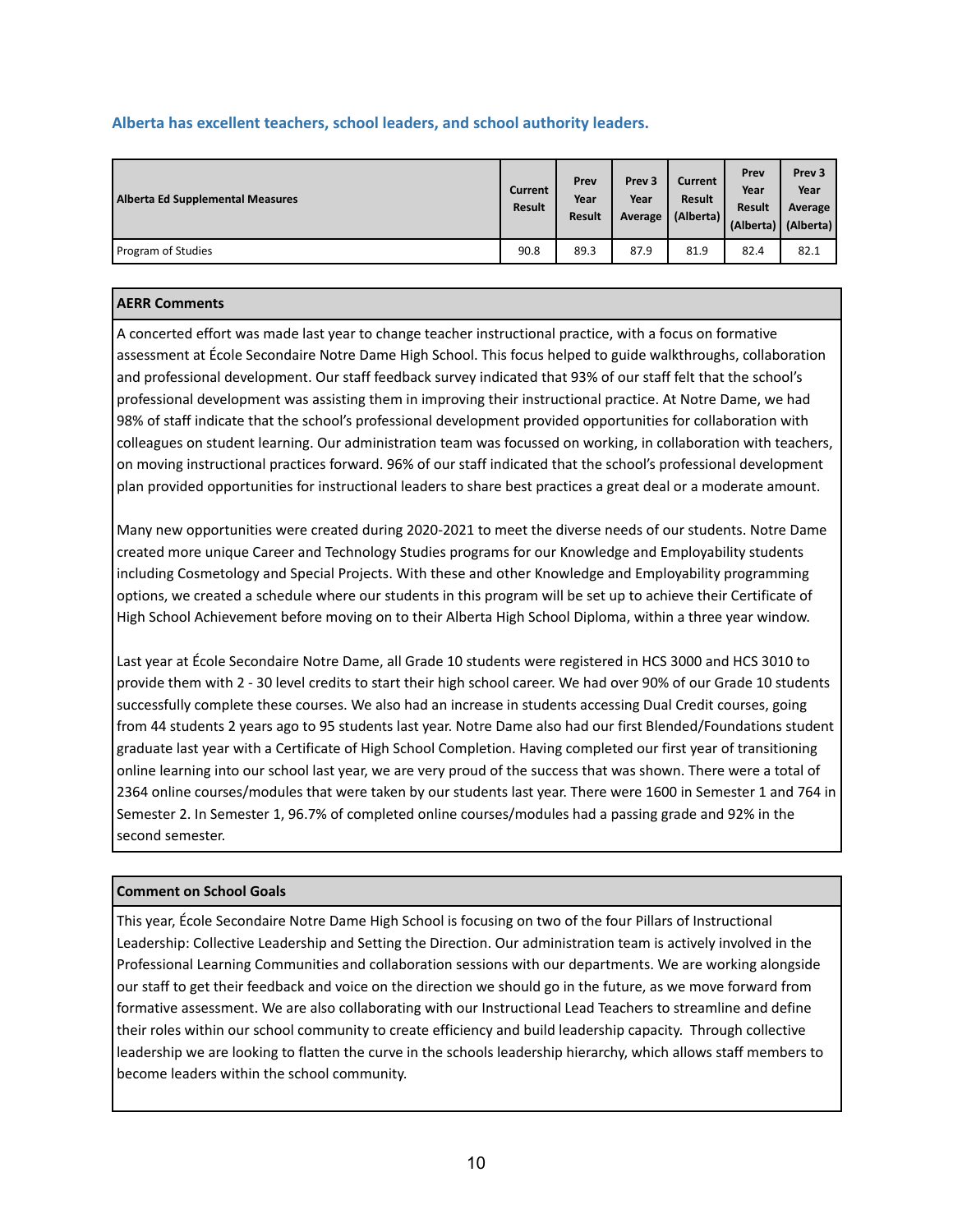As we progress through the year, we will be soliciting feedback from all our stakeholders; students, staff and parents. As we transition from the last 18 months of uncertainty, we look forward to getting our whole school community involved in moving the school forward in many different ways. This feedback from all stakeholders will be a key part of a successful transition.

We are also working closely with our Educational Assistants to get their voice in regards to professional development opportunities that will help meet their needs and goals. The ultimate goal is having the Educational Assistants taking control and organizing their needs and professional development.

#### **Division Goals**

Deepen the understanding and implementation of professional practice standards with a focus on optimum student learning.

Fostering a culture where diversity is celebrated, and cultural distinctiveness is honoured promoting intercultural understanding.

### **School Goals**

Develop a culture of collective leadership throughout the whole school.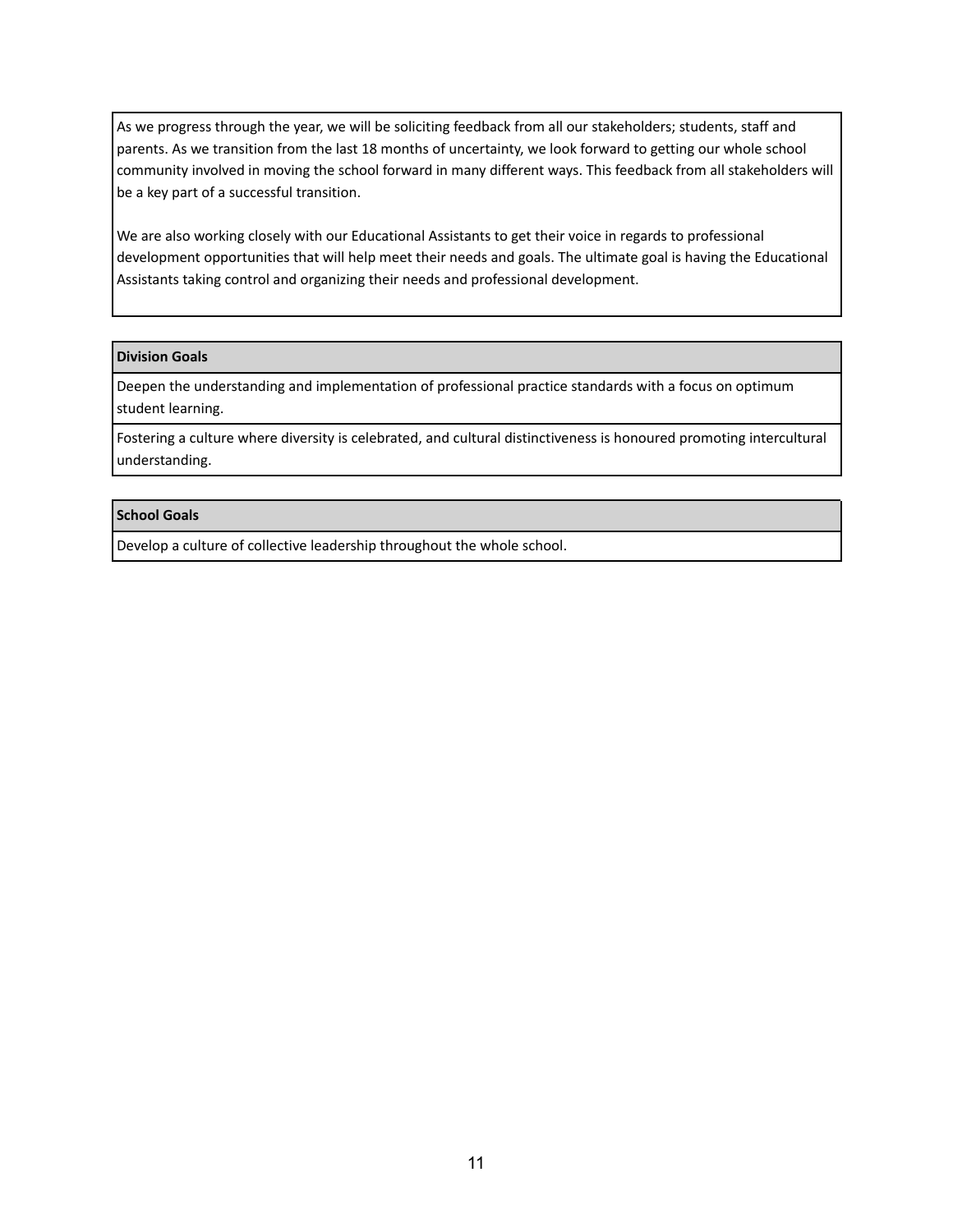### **Alberta's education system is well governed and managed.**

| <b>Alberta Ed Measures</b>                                            | Current<br><b>Result</b> | Prev<br>Year<br><b>Result</b> | Prev <sub>3</sub><br>Year<br>Average | Current<br><b>Result</b><br>(Alberta) | Prev<br>Year<br><b>Result</b><br>(Alberta) | Prev <sub>3</sub><br>Year<br>Average<br>(Alberta) |
|-----------------------------------------------------------------------|--------------------------|-------------------------------|--------------------------------------|---------------------------------------|--------------------------------------------|---------------------------------------------------|
| <b>Education Quality</b>                                              | 89.9                     | 93.5                          | 91                                   | 89.6                                  | 90.3                                       | 90.2                                              |
| Welcoming, Caring, Respectful and Safe Learning Environments (WCRSLE) | 91.1                     | n/a                           | n/a                                  | 87.8                                  | n/a                                        | n/a                                               |
| <b>Work Preparation</b>                                               | 87.1                     | 79.8                          | 77.7                                 | 85.7                                  | 84.1                                       | 83.2                                              |

### **AERR Comments**

At École Secondaire Notre Dame High School we are proud of our continued improvement. We increased in Safe and Caring (3%), Lifelong Learning (4%), Work Preparation (7%), and School Improvement (3%). We maintained Parent Involvement at 80% satisfaction.

The 2020-21 school year proved to be a challenging year for the school community of École Secondaire Notre Dame High School, yet it has also brought about some wonderful positive opportunities. Our partnership with the Smiles Thru Lindsey Foundation opened up the conversation about the stigma of mental health and our projects were a beautiful collaboration with local businesses and residents who were so willing to support our efforts. In addition, our Counselling Corner, Monday Mental Health Tips, and weekly monthly health sessions provided support for our students on a regular basis. Our school counsellors also joined the teachers' Google classrooms so that they could stay connected and provide support if needed.

With the many transitions from in person to at home learning, the need to stay connected was more important than ever. Teachers continued their regular timetable of teaching 4 out of 4 classes with 83% of parents preferring the Google Meets that followed the regular school day for at home learning when compared to the format used the previous March to June. Students also appreciated this routine with less than 1% of our population having unexcused absences from the classes. We also increased opportunities to stay connected through social media check ins, mental health tips in both our Parent Week at a Glance and regular Google Meets. Our Pop Up Pantry was also still accessible during at home learning with our cafeteria staff making home cooked meals to share with families who required extra support.

#### **Comment on School Goals**

École Secondaire Notre Dame High School continues to diligently focus on supporting the mental and physical health of our students, staff and families. Regular feedback from our stakeholders provided us with the insight that our students are presently experiencing a strong sense of loss and disconnect from their friends, teachers and school community. Despite all of our efforts, unfortunately there is still a great need for further support with our students and families. Our yearly COMPASS survey indicates that only 64% of our students rate their overall mental or emotional health as good or above (down 14%); only 65% feel connected with school (down 8%) and only 69% meet daily physical activity (down 8%). In a time of uncertainty, only 82% of students plan to attend any form of post secondary (down 9%).

To continue to rebuild connections we are creating ways for students and staff to connect with the school community. Each month we will have 25th Anniversary activities as well our Student Voice committee will also